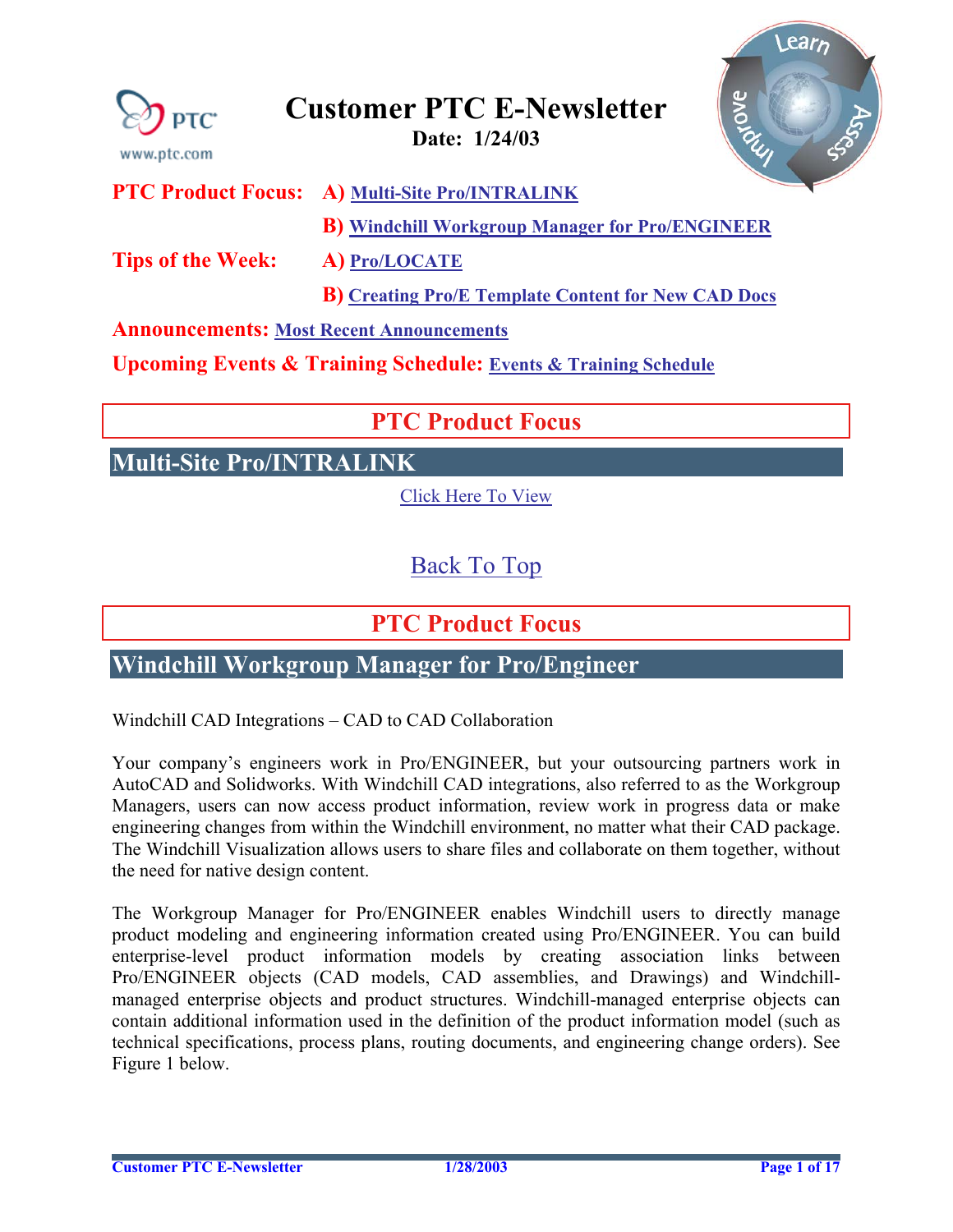The Workgroup Manager for Pro/ENGINEER ensures engineering data security and automatically makes this information available for use by other applications in the Windchill enterprise.



You can use Workgroup Manager for Pro/ENGINEER to:

- Manage broadly defined engineering data and concepts, such as parts, assemblies, form, function, and fit.
- Perform design automation integration by sharing a common manipulation mechanism with Windchill. This allows you to manage Pro/ENGINEER model creation, updating, and association with enterprise parts.
- Revise WTParts and CAD documents through the Workgroup Manager for Pro/ENGINEER user interface.
- Manage heterogeneous information from multiple product design authoring systems.
- Work with custom WTParts that have enterprise-specific behaviors.
- Recognize configuration-based life-cycle states, baselines, and effectivities using standard Windchill configuration management capabilities.
- Move configuration-managed design into engineering.
- Open an existing or start a new Pro/ENGINEER session from the Workspace Browser.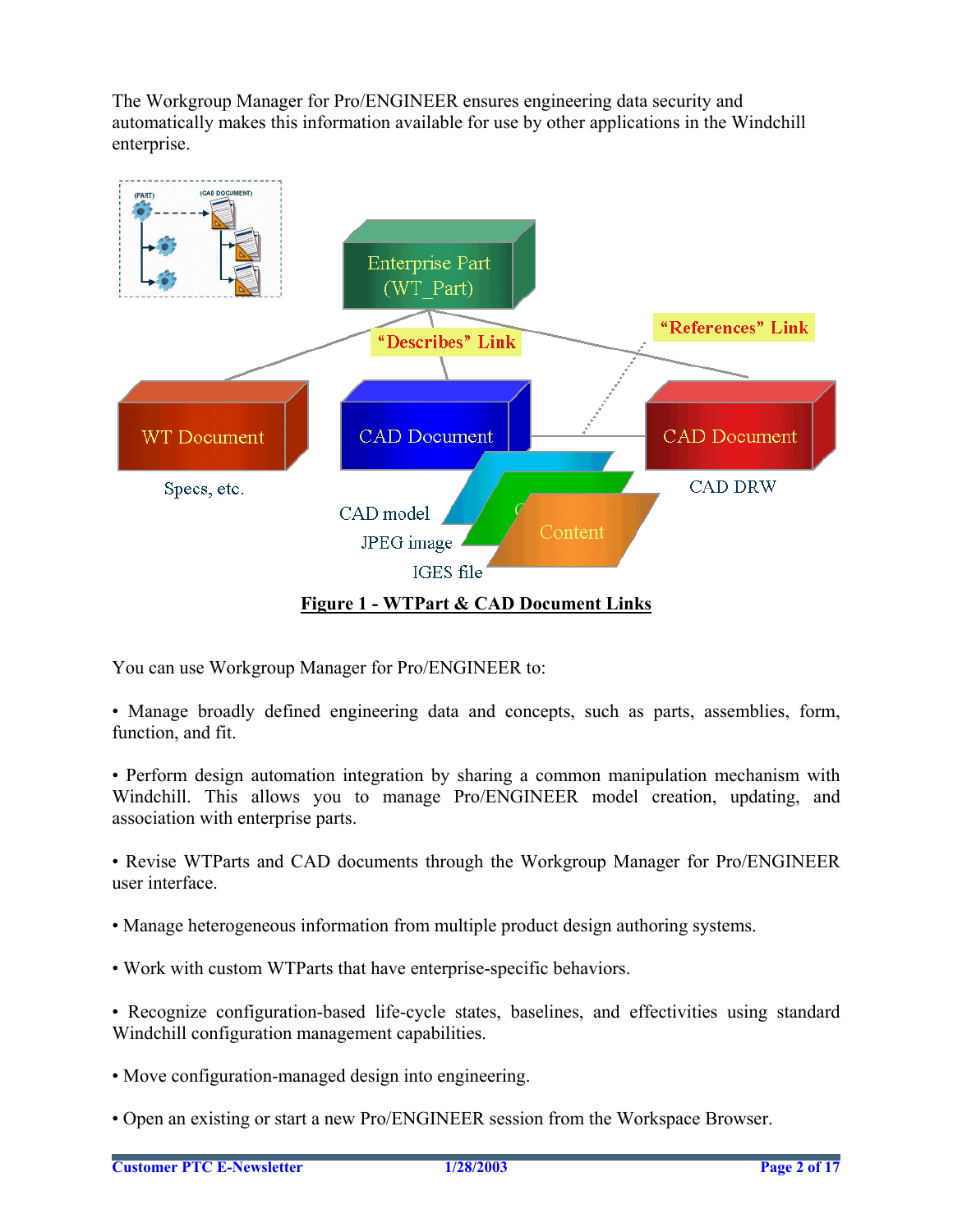| Properties of Part DEMO-MOTOR (Demo-Motor) A - Microsoft Internet Explorer provided by PTC                                                           |                                                                       |                                             |                                       | $ \Box$ $\times$ |
|------------------------------------------------------------------------------------------------------------------------------------------------------|-----------------------------------------------------------------------|---------------------------------------------|---------------------------------------|------------------|
| Edit<br>File<br>View<br><b>Favorites</b><br>Tools<br>m<br>$\left  \downarrow \right $<br>$\leftarrow$ Back $\rightarrow$ $\rightarrow$ $\rightarrow$ | Help<br><b>Q</b> Search <b>The Favorites</b> ①History   A - A 图 - 目 ② |                                             |                                       | 鄉                |
|                                                                                                                                                      |                                                                       |                                             |                                       |                  |
| *Properties                                                                                                                                          | Properties of Part DEMO-MOTOR (Demo-Motor) A                          |                                             |                                       |                  |
| *Product<br><b>Structure</b>                                                                                                                         |                                                                       | Number: DEMO-MOTOR                          |                                       |                  |
| *Used By / Uses<br>*References                                                                                                                       |                                                                       | Version: A 1                                |                                       |                  |
| *Described By                                                                                                                                        |                                                                       | Name: Demo-Motor                            |                                       |                  |
| *Replacements                                                                                                                                        |                                                                       | Default Unit: each                          |                                       |                  |
| *Related                                                                                                                                             |                                                                       | Type: Separable                             |                                       |                  |
| <b>Process</b>                                                                                                                                       |                                                                       | Source: Make                                |                                       |                  |
| *Configurations<br>e <sub>b</sub><br>*Product                                                                                                        | 4<br>m                                                                | View:<br><b>Status:</b> In Personal Cabinet |                                       |                  |
| <b>Instances</b>                                                                                                                                     |                                                                       | Location: /Administrator                    |                                       |                  |
|                                                                                                                                                      |                                                                       |                                             |                                       |                  |
| *All Versions                                                                                                                                        |                                                                       |                                             |                                       |                  |
| Created<br><b>*Version History</b>                                                                                                                   | Administrator                                                         |                                             | Created: 2003-01-02 16:31:54 PST      |                  |
| Bv:<br>*Iteration<br>History                                                                                                                         |                                                                       |                                             |                                       |                  |
| Updated<br>*Life Cycle<br>By:                                                                                                                        | Administrator                                                         |                                             | Last Updated: 2003-01-02 16:31:54 PST |                  |
| History                                                                                                                                              |                                                                       |                                             |                                       |                  |
| *Signatures                                                                                                                                          |                                                                       |                                             |                                       |                  |
| Life<br>*Subscription<br>Cycle:<br>*Discuss                                                                                                          | Default                                                               | <b>Team Name:</b>                           | DEMO-MOTOR (Demo-<br>Motor) 286       |                  |
| *Saved As<br>State:<br>History                                                                                                                       | In Work - Under Review<br>- Released                                  | Awaiting Promotion: No                      |                                       | ≛                |
| O                                                                                                                                                    |                                                                       |                                             | <b>O</b> Internet                     |                  |

• Share product information throughout your enterprise.

**Figure 2 - Windchill Properties Page for a Part**

[Back To Top](#page-0-0)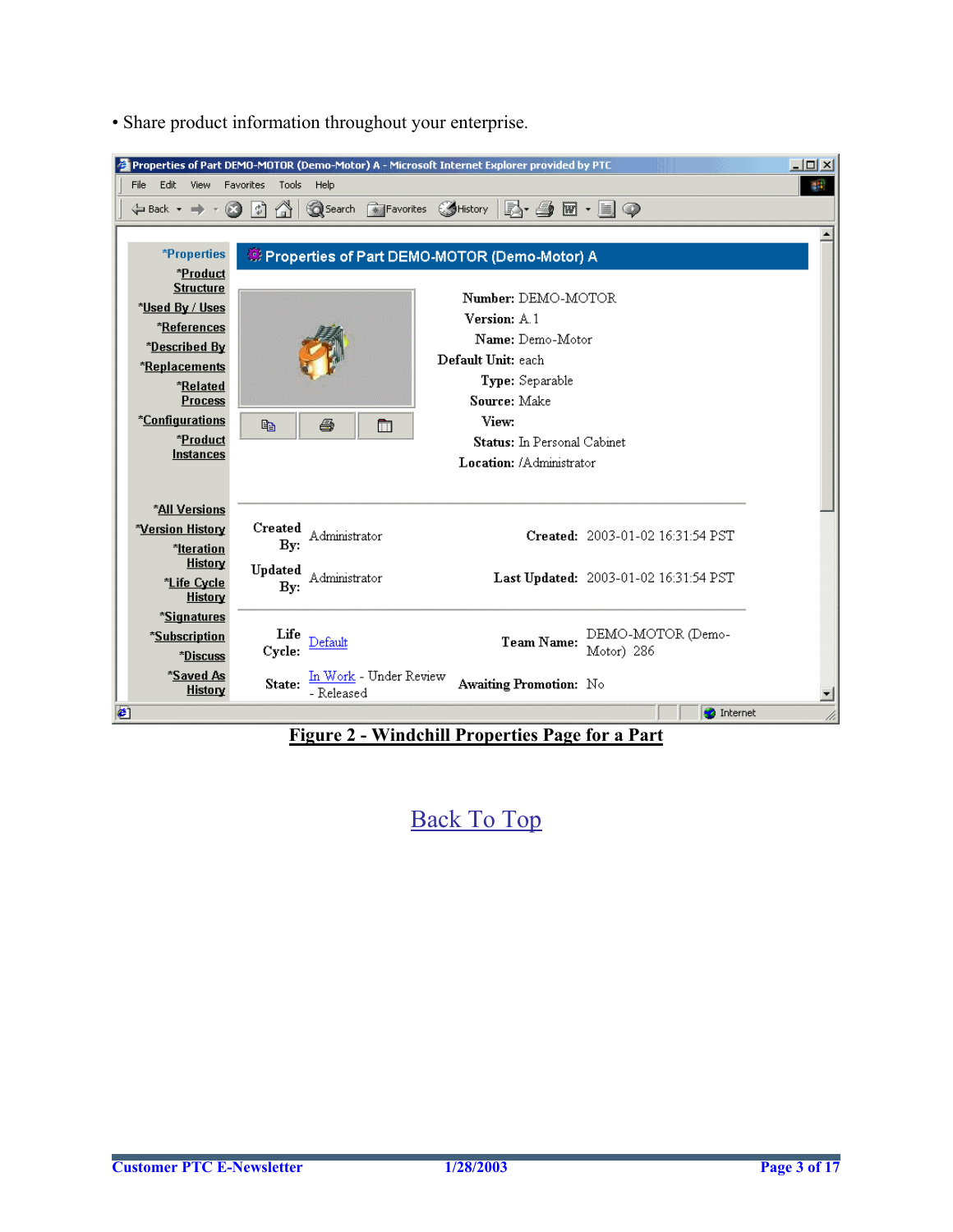# **Tips of the Week**

# <span id="page-3-0"></span>**Pro/LOCATE**

## [Click Here To View](http://www.ptc-mss.com/Tutorial/Tip_Tech/Customer PTC E-Newsletter 1-24-2003_A.pdf)

## [Back To Top](#page-0-0)

## **Tips of the Week**

## **Creating Pro/E Template Content for New CAD Docs**

The Workgroup Manager for Pro/ENGINEER (WGM ProE) will allow you to create new CAD Documents, consisting of Pro/ENGINEER parts, assemblies, and drawings. It has been standard practice to use start parts, assemblies, and drawings when creating Pro/ENGINEER data. The Workgroup Manager for Pro/ENGINEER uses templates to define the creation of new Pro/ENGINEER data. The following describes how to get your start parts configured as the standard templates when creating new CAD Documents for Pro/ENGINEER objects. You will need administrative privileges in Windchill and access to the Windchill server machine to configure the CAD templates.

To have your start parts reside within Windchill for usage when creating new CAD Documents, the start parts must be reside in Windchill. You will need to create a shared domain and folder to store the template documents. From the Windchill Administrator page, create a domain. Then create a shared folder in this shared domain for placement of the template parts.

Start the Workgroup Manager for Pro/ENGINEER. Open or create a Workspace. Once inside the workspace, start Pro/ENGINEER.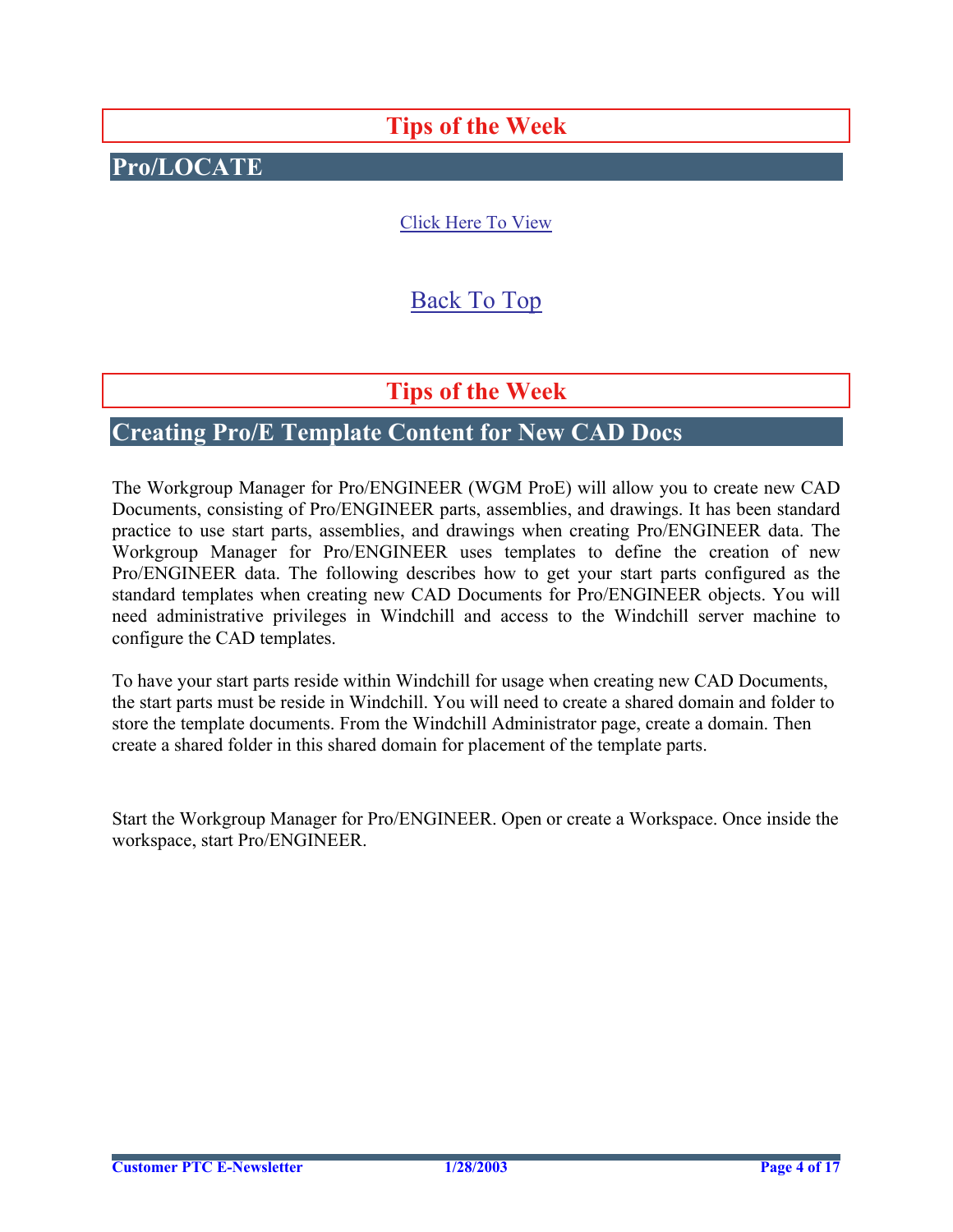|                       | Workspace Browser - new_part |                                                                                       |            |         |      | $\Box$      |
|-----------------------|------------------------------|---------------------------------------------------------------------------------------|------------|---------|------|-------------|
| Eile                  |                              | Edit Workspace Windows Help                                                           |            |         |      |             |
|                       | Name                         | Pro/ENGINEER                                                                          | Model Name | Version | Type | Last Modifi |
|                       |                              | Structure Browsel                                                                     |            |         |      |             |
|                       |                              |                                                                                       |            |         |      |             |
|                       |                              |                                                                                       |            |         |      |             |
|                       |                              |                                                                                       |            |         |      |             |
|                       |                              |                                                                                       |            |         |      |             |
|                       |                              |                                                                                       |            |         |      |             |
|                       |                              |                                                                                       |            |         |      |             |
| $\lvert \cdot \rvert$ |                              |                                                                                       |            |         |      |             |
|                       |                              |                                                                                       |            |         |      |             |
| ×                     | 图                            |                                                                                       |            |         |      |             |
|                       |                              |                                                                                       |            |         |      |             |
|                       | Console                      | The selected objects were successfully removed from the workspace. Command successful |            |         |      |             |
|                       |                              |                                                                                       |            |         |      |             |

### **Figure 3 - Starting Pro/ENGINEER from Workspace**

When you are in Pro/ENGINEER, either create or open your start part in this linked session of Pro/ENGINEER. Add necessary datum features, notes, parameters, geometry, etc. All this information will be saved as the template and used when creating new CAD Documents for Pro/ENGINEER parts within the Workgroup Manager for Pro/ENGINEER. It is recommended that you name the Pro/ENGINNER models as the following:

- Start Part ⇒ Template.prt
- Start Assembly ⇒ Template.asm
- Start Drawing  $\Rightarrow$  Template.drw

If you want Pro/ENGINEER parameters to show up on the properties page of both wtparts and CAD Documents in Windchill, you will have to map Pro/ENGINEER parameters to Windchill Instance Based Attributes (IBAs). Windchill supports only the following type or Pro/ENGINER parameters.

- Integer
- Real
- String
- Yes/No

All the parameters you want to map must be **designated** in Pro/ENGINEER.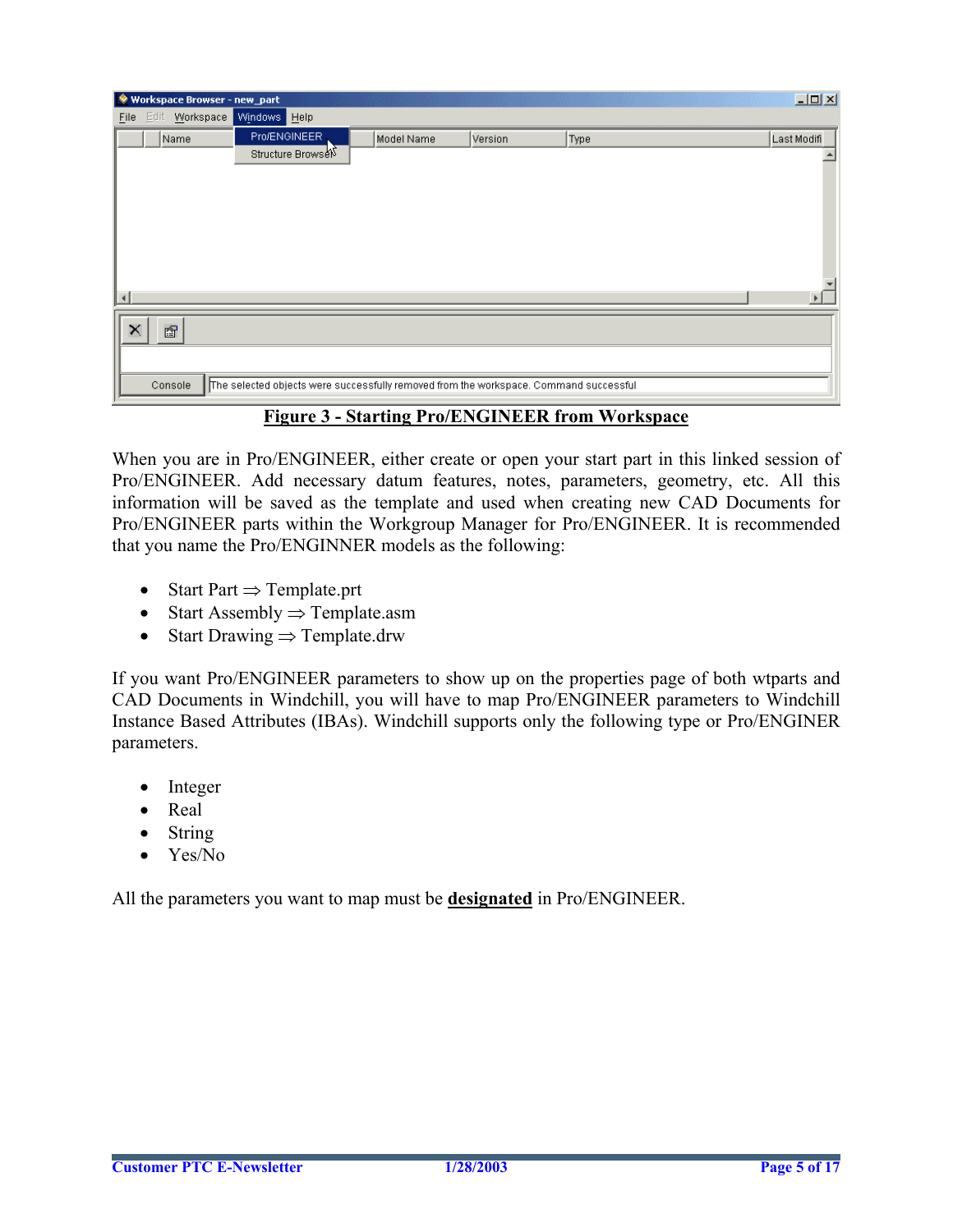| <b>F</b> INFORMATION WINDOW (param.inf) |       |                      | $-10x$              |
|-----------------------------------------|-------|----------------------|---------------------|
| File Edit View                          |       |                      |                     |
|                                         |       |                      |                     |
| Symbolic constant                       |       | X-refs Current value |                     |
|                                         |       |                      |                     |
| DESCRIPTION                             | Local | P1 P2                |                     |
|                                         |       |                      |                     |
| MODELED_BY                              | Local | 17.77                |                     |
| VENDOR                                  | Local | P P P P              |                     |
|                                         |       |                      |                     |
| MATERIAL                                | Local | $\mathbf{r}$         |                     |
| $\lvert \cdot \rvert$                   |       |                      | $\vert \cdot \vert$ |
|                                         |       | Close                |                     |





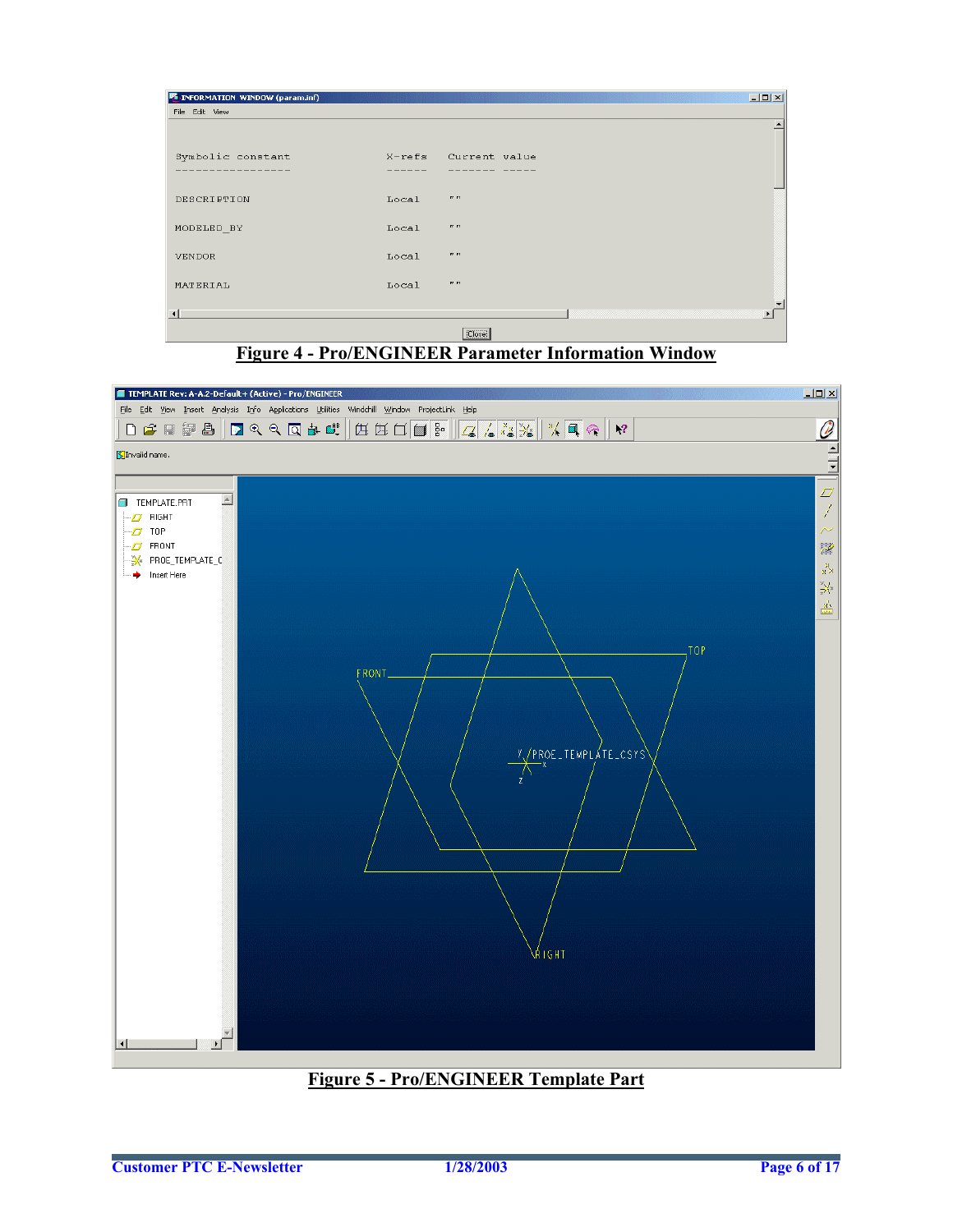Once you have completed the construction of your start part, you need to upload it to the Workspace Browser. You complete this by selecting on the Windchill command in the Pro/ENGINEER Toolbar. Select **Workspace > Upload** to create the template CAD documents and **Check-In** the new CAD documents. Verify that the working folder (as specified in the working folder parameter) has write permission to ensure download or upload functionality. The **Workspace Browser** creates a subdirectory in the working folder with the same name as the workspace created by the user. This directory must have default write permission. If you change the directory permission, the **Upload** and **Download** or **Check In** and C**heck Out** commands may not function correctly. Users who check out and download objects into the epm.new.object.folder must have access privileges. The Windchill folder that corresponds to the mapping for epm.new.object.folder=<folder path> is defined in the proefileadapter.ini file.

After you upload the template part, you will see the part in your Workspace Browser. The next step you must perform is to check the template.prt into Windchill.

| Workspace Browser - new_part                       |                |              |         |          | $-10 \times$                 |
|----------------------------------------------------|----------------|--------------|---------|----------|------------------------------|
| File Edit Workspace Windows Help                   |                |              |         |          |                              |
| Download<br>N                                      |                | Model Name   | Version | Type     | Last Modifi                  |
| α<br>Upload<br>rb                                  |                | rb-5000.prt  | A.1     | CAD Part | $2003 - 01 - 07$ $\triangle$ |
| $ v $ te<br>Check Out                              |                | template.prt | A.2     | CAD Part | 2003-01-07                   |
| Check Out Metadata Only                            |                |              |         |          |                              |
| Check In                                           |                |              |         |          |                              |
| Cancel Check Out                                   |                |              |         |          |                              |
| Remove From Workspace                              |                |              |         |          |                              |
| ← Refresh                                          | F <sub>5</sub> |              |         |          |                              |
| Update                                             |                |              |         |          |                              |
| Options                                            |                |              |         |          |                              |
|                                                    |                |              |         |          |                              |
|                                                    |                |              |         |          |                              |
| $\blacktriangleleft$                               |                |              |         |          |                              |
| $\bullet$ Console<br>Download of objects completed |                |              |         |          |                              |

**Figure 6 - Check In of Template Part**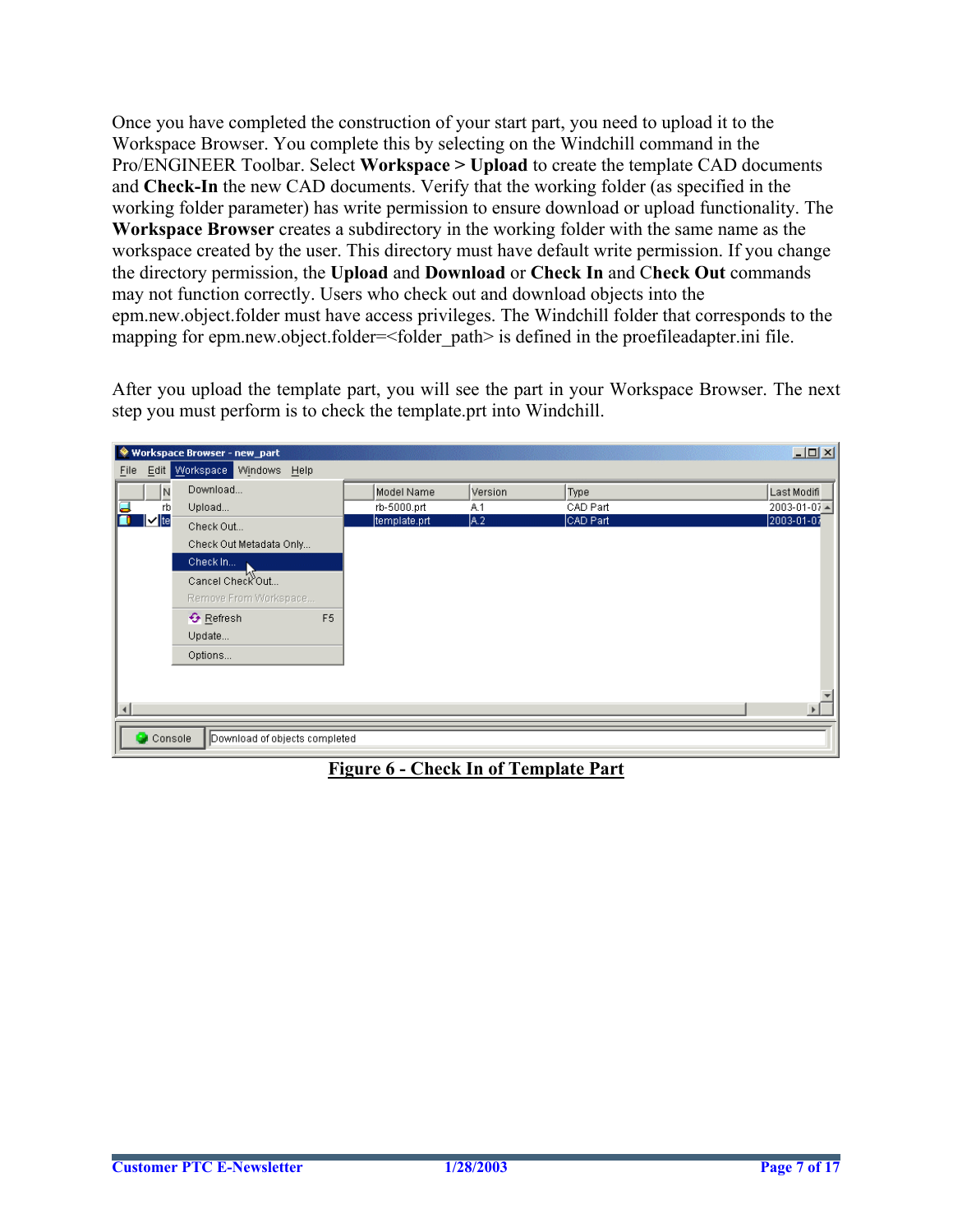| <b>♦ Check In</b>                                                                                                            | $\vert x \vert$                             |
|------------------------------------------------------------------------------------------------------------------------------|---------------------------------------------|
| Include Number<br>Name<br>Model Name Location<br>template.prt template.prt template.prt= <mark>/Proe_Data/Templates</mark>   | Version<br>Set Folder<br>Include<br>Exclude |
| ⊣<br>Include Dependents:<br>None<br>None<br>Include Drawings:<br>Include Associated Parts or Documents<br>Keep Checked Out   | $\blacktriangleright$                       |
| Create Managed Baseline<br>template.prt_a.3_tue jan 07 09:10:23 pst 2003_<br>Number:<br>template.prt_A.3<br>Name:<br>Folder: | Browse                                      |
| 0K<br>Cancel                                                                                                                 | Help                                        |

### **Figure 7 - Check In Filters**

Repeat this procedure for your start assemblies and start drawing template.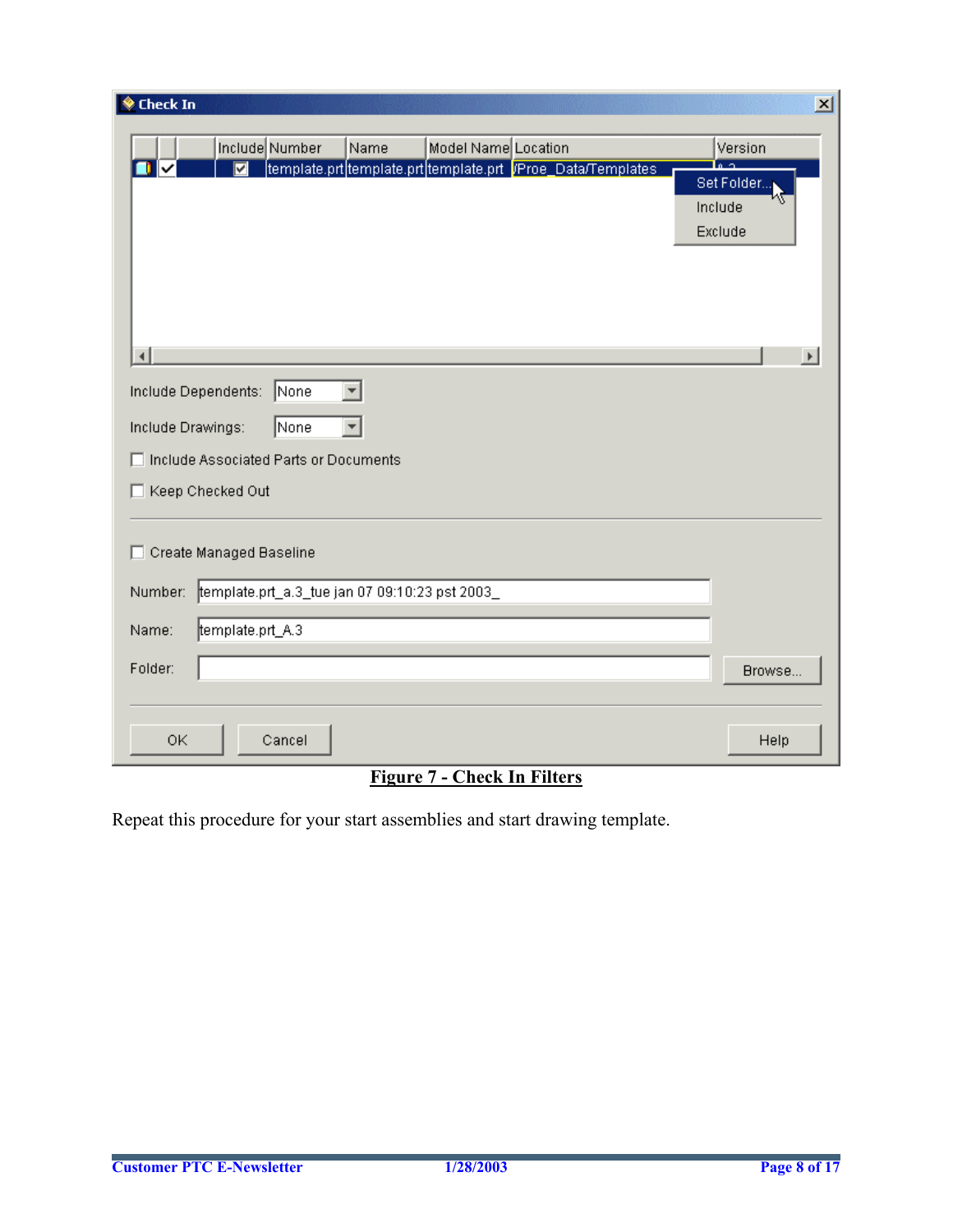| $   $ $  $ $\times$ $ $<br>Contents of /Proe_Data/Templates - Microsoft Internet Explorer provided by PTC |                                      |                                           |                                                                    |                                                                |                 |                  |                         |                   |   |
|-----------------------------------------------------------------------------------------------------------|--------------------------------------|-------------------------------------------|--------------------------------------------------------------------|----------------------------------------------------------------|-----------------|------------------|-------------------------|-------------------|---|
| File                                                                                                      | Edit View Favorites Tools Help<br>40 |                                           |                                                                    |                                                                |                 |                  |                         |                   |   |
| िरो<br><br>Back - →<br>Ø                                                                                  | ⚠                                    | Search <b>*</b> Favorites & History       |                                                                    | $\boxtimes \cdot \oplus \boxtimes \cdot \boxplus \circledcirc$ |                 |                  |                         |                   |   |
|                                                                                                           |                                      | You Are Here: $/$ > Proe Data > Templates |                                                                    |                                                                |                 |                  |                         |                   | 国 |
| *Home                                                                                                     |                                      |                                           |                                                                    |                                                                |                 |                  |                         |                   |   |
| *Personal Cabinet                                                                                         |                                      | Contents of /Proe_Data/Templates          |                                                                    |                                                                |                 |                  |                         |                   |   |
| *Checked Out Folder                                                                                       |                                      |                                           |                                                                    |                                                                |                 |                  |                         |                   |   |
| *Search                                                                                                   |                                      |                                           |                                                                    |                                                                |                 |                  |                         |                   |   |
| *Worklist                                                                                                 |                                      |                                           | Location: /Proe_Data/Templates<br>Created: 2003-01-03 12:23:31 PST |                                                                |                 |                  |                         |                   |   |
| *Create Document<br>* Visualization                                                                       |                                      |                                           |                                                                    |                                                                |                 |                  | View parent folder      |                   |   |
| Clipboard                                                                                                 |                                      | Name                                      | Number                                                             | Version State                                                  |                 | Type             | <b>Last Updated</b>     | Team              |   |
| *Preferences                                                                                              |                                      | attribute part.prt                        | attribute part.prt                                                 | A                                                              |                 | In Work CAD Part | 2003-01-05 12:41:45 PST |                   |   |
|                                                                                                           |                                      | All Versions Submit                       |                                                                    |                                                                |                 |                  |                         |                   |   |
|                                                                                                           |                                      | c.frm                                     | c.frm                                                              | A                                                              | In Work Format  |                  | 2003-01-06 09:45:09 PST |                   |   |
|                                                                                                           | 膻                                    | All Versions Submit                       |                                                                    |                                                                |                 |                  |                         |                   |   |
|                                                                                                           | Œ                                    | template.asm                              | template.asm                                                       | A                                                              |                 | In Work Assembly | 2003-01-06 09:39:42 PST |                   |   |
|                                                                                                           |                                      | All Versions Submit                       |                                                                    |                                                                |                 |                  |                         |                   |   |
|                                                                                                           |                                      | template.drw                              | template.drw                                                       | А                                                              | In Work Drawing |                  | 2003-01-06 09:45:09 PST |                   |   |
|                                                                                                           | 鳳                                    | All Versions Submit                       |                                                                    |                                                                |                 |                  |                         |                   |   |
|                                                                                                           |                                      | template.prt                              | template.prt                                                       | A                                                              |                 | In Work CAD Part | 2003-01-06 10:25:13 PST |                   |   |
|                                                                                                           |                                      | All Versions Submit                       |                                                                    |                                                                |                 |                  |                         |                   |   |
|                                                                                                           |                                      |                                           |                                                                    |                                                                |                 |                  |                         |                   |   |
|                                                                                                           |                                      |                                           |                                                                    |                                                                |                 |                  |                         |                   |   |
|                                                                                                           |                                      |                                           |                                                                    |                                                                |                 |                  |                         |                   |   |
| €                                                                                                         |                                      |                                           |                                                                    |                                                                |                 |                  |                         | <b>O</b> Internet |   |

#### **Figure 8 - Windchill Templates Folder**

Once all desired templates have been checked into Windchill, now you must map parameters to IBAs. The Workgroup Manager for Pro/ENGINEER supports Pro/ENGINEER data types for mapping parameters to Windchill IBAs, as shown in the following table. Pro/ENGINEER parameters must be **designated** to transfer their values to mapped Windchill IBAs.

| <b>Pro/ENGINEER Parameters</b> | <b>Windchill Instance-Based Attributes (IBA)</b> |
|--------------------------------|--------------------------------------------------|
| Integer                        | Integer number                                   |
| Real number                    | Floating point number                            |
| <b>String</b>                  | <b>String</b>                                    |
| Yes/No                         | Boolean                                          |

The attribute mapping can be done in the two following ways:

• Explicit parameter-to-attribute mapping

Explicitly map Pro/ENGINEER designated parameters with Windchill IBAs, the iba.properties file where the mapping is defined, must be created and modified.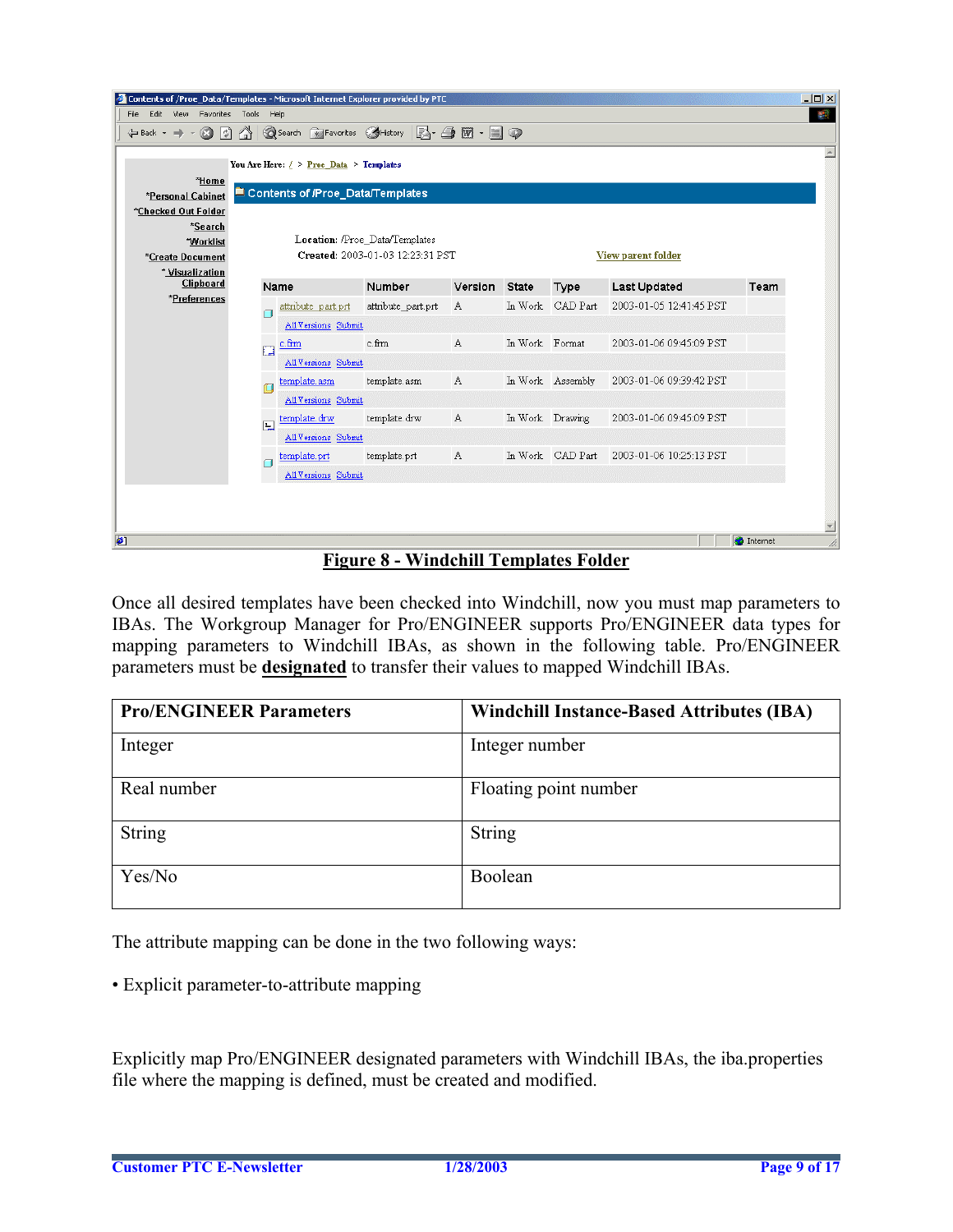• Implicit parameter-to-attribute mapping

Implicit parameter-to-attribute mapping occurs when there is an instance-based attribute in Windchill, with a name (all uppercase) identical to the name of a designated parameter in a Pro/ENGINEER model file. When the Pro/ENGINEER model file is uploaded into Windchill as content of a CAD document, the values of the Pro/ENGINEER parameter are transferred to the Windchill IBA.

To create IBAs, login to Windchill on the Home page, select the SiteMap link at the bottom of the page. Then select on Attribute Administration link. Then select Attribute Definition Manger to create Instance Based Attributes. (If you do not have access to these links, check with your Windchill Administrator.)



**Figure 9 - Attribute Administrator Applet**

Once all the attributes are defined, and then you need to map them in the iba.properties file. The iba.properties file is located on the Windchill Server machine at \$WTHOME\$\ codebase\com\ptc\prowt\proesvcs\util\iba.properties. Open the file a text browser and add Pro/ENGINEER name to be equal to the Windchill IBA as shown in the figure below. Once you have made changed this file, you will need to recreate the wmpref.jar.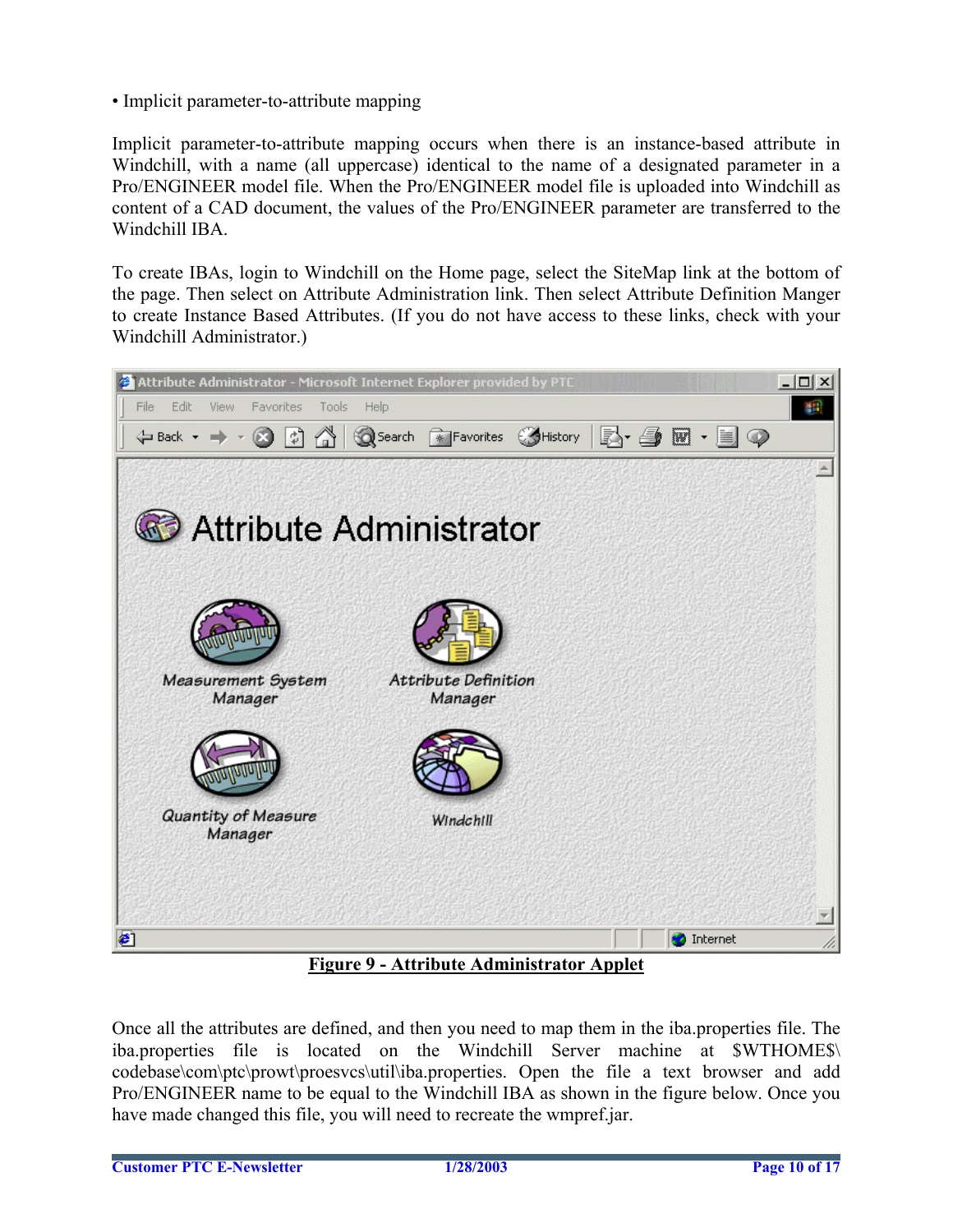Remake the jar file with the following command: Windchill wt.tools.Makejar jar=wmpref.jar



**Figure 10 - iba.properties File**

If you have not exited the Workspace Browser, do so now and restart the Workgroup Manger for Pro/ENGINEER. When you start the Workgroup Manager, you will automatically be prompted to download the new wmpref.jar file before the Workspace Browser appears. After downloading the new wmpref.jar file, open a Workspace Browser and select File, New, Document.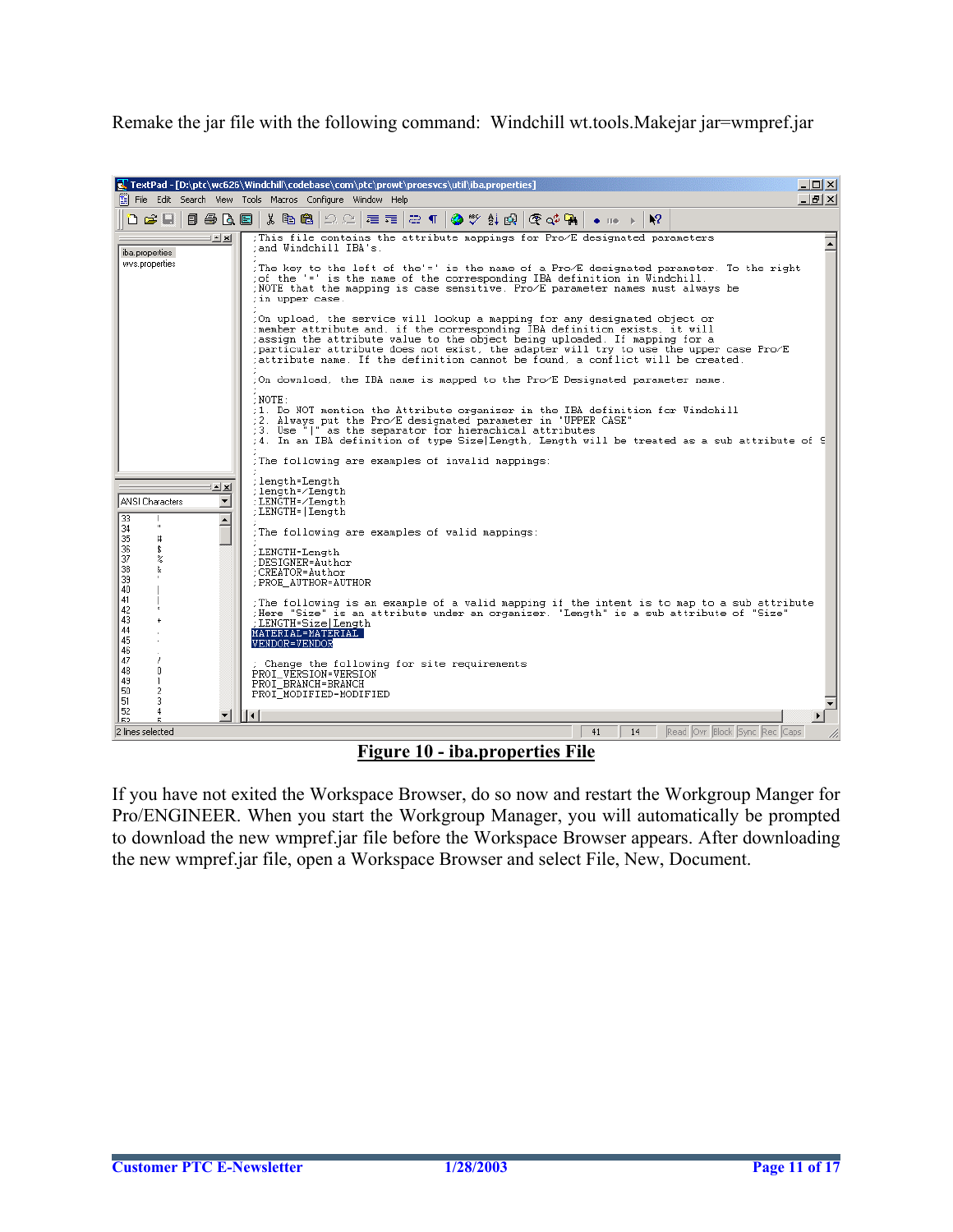| Workspace Browser - new_part |                                                                                       |            |         |      |                  | $\Box$           |
|------------------------------|---------------------------------------------------------------------------------------|------------|---------|------|------------------|------------------|
| Edt<br>Workspace<br>Eile     | Windows Help                                                                          |            |         |      |                  |                  |
| Open Workspace               | $\nabla$ Number                                                                       | Model Name | Version | Type | Last Modified On |                  |
| Close Workspace              |                                                                                       |            |         |      |                  | $\blacktriangle$ |
| Delete Workspace             |                                                                                       |            |         |      |                  |                  |
| <b>New</b>                   | Part                                                                                  |            |         |      |                  |                  |
| Rename Document              | Document                                                                              |            |         |      |                  |                  |
| Exit                         | W<br>Workspace                                                                        |            |         |      |                  |                  |
|                              | Parts for Documents                                                                   |            |         |      |                  |                  |
|                              |                                                                                       |            |         |      |                  |                  |
|                              |                                                                                       |            |         |      |                  |                  |
|                              |                                                                                       |            |         |      |                  |                  |
|                              |                                                                                       |            |         |      |                  |                  |
|                              |                                                                                       |            |         |      |                  |                  |
| $\overline{4}$               |                                                                                       |            |         |      |                  | $\mathbf{r}$     |
| Console                      | The selected objects were successfully removed from the workspace. Command successful |            |         |      |                  |                  |
|                              |                                                                                       |            |         |      |                  |                  |

**Figure 11 - Create New CAD Document Menu**

You will be prompted to fill out the New Pro/ENGINEER Document dialog box to create the CAD Document. The new document is created with the document number, document name, Model Name, a description, document folder, and document type that you specified and checked out to your active workspace.

The following conditions apply:

• Required fields are: a unique document number or a unique Model Name and the Windchill location in which to store the new CAD document.

• Enter a unique document number. Click **Check** to verify its uniqueness and length. CAD Document numbers are restricted by Windchill to 200 characters.

• You must specify a valid document type extension, such as .prt, .asm or .drw.

• If a template CAD document is specified in the newdocument.ini file, the newly created CAD document has a Pro/ENGINEER model file associated with it. Otherwise, the document is created without content.

• The **Name** field is not required. If not specified, the document name is the same as the document number.

• Enter a unique **Model Name** for the new CAD document.

**Note:** The Model Name will be validated against Pro/ENGINEER naming conventions such as extension and length. Pro/ENGINEER and Workgroup Manager for Pro/ENGINEER will not allow Model Names to be more than 31 characters, excluding extension. Model Names must be unique in both Windchill and the current workspace.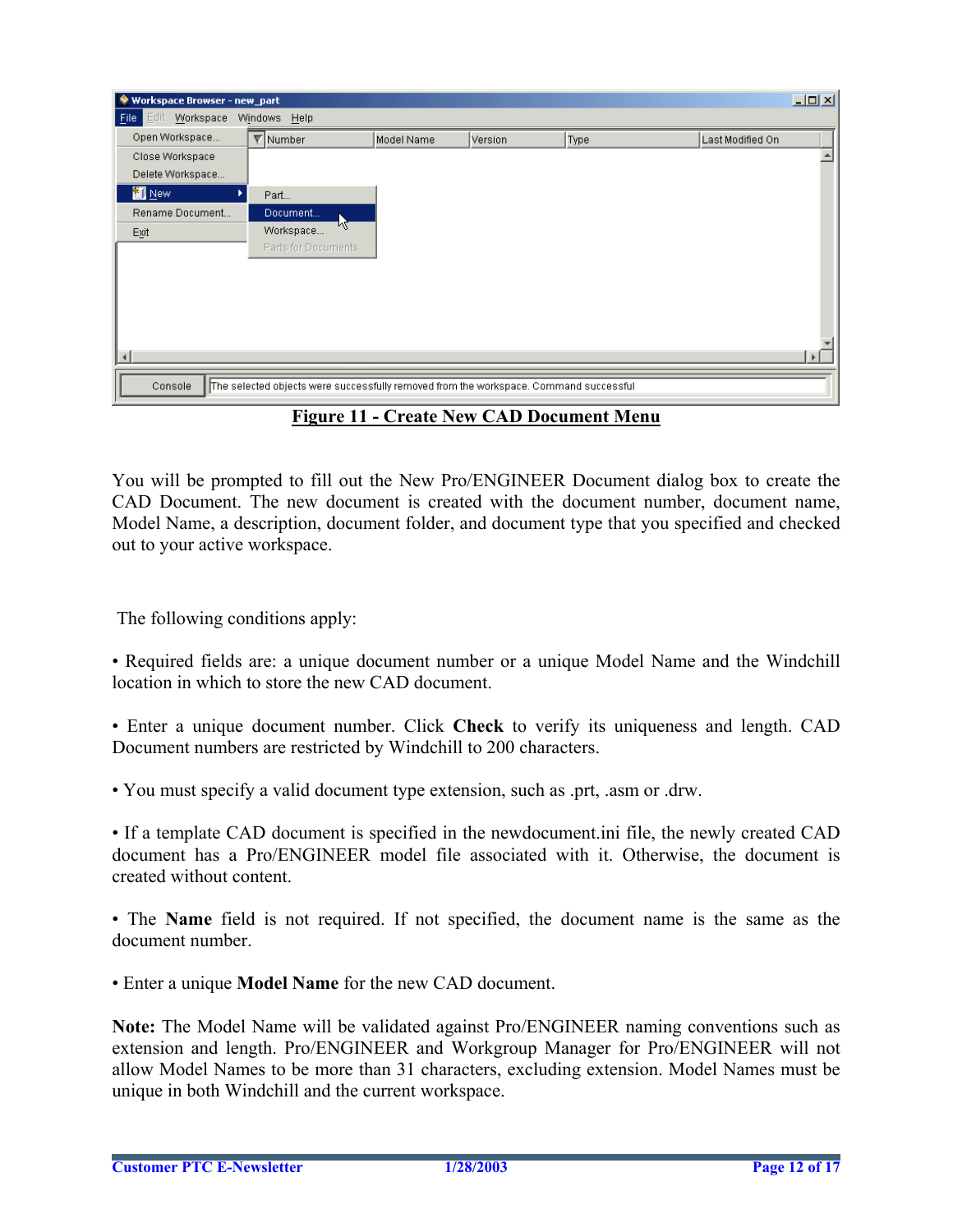| <b>New Pro/ENGINEER Document</b> |                                                                  | $\vert x \vert$ |
|----------------------------------|------------------------------------------------------------------|-----------------|
| Number:                          | rb-5000                                                          | Check           |
| Name:                            | rb-5000.prt                                                      |                 |
| Model Name:                      | rb-5000.prt                                                      |                 |
| Description:                     | New Pro/ENGINEER CAD<br>Document creating a<br>Pro/ENGINEER part |                 |
| Folder:                          | ∦Proe_Data                                                       | Browse          |
| Type:                            | CAD Part                                                         |                 |
| 0K                               | Cancel                                                           | Help            |
|                                  | <b>Figure 12 - New Pro/ENGINEER Document</b>                     |                 |

The part now appears in your Workspace Browser as a new CAD Document. You can open this document in Pro/ENGINEER and begin designing your part. The new CAD Document contains all the information from the template you just created and configured to work with the Workgroup Manager.

|                  | Workspace Browser - new_part |                                     |             |         |          | $\Box$                |   |
|------------------|------------------------------|-------------------------------------|-------------|---------|----------|-----------------------|---|
| Eile             | Edit Workspace Windows Help  |                                     |             |         |          |                       |   |
|                  | Name                         | $\nabla$ Number                     | Model Name  | Version | Type     | Last Modified On      |   |
| α                | rb-5000.prt                  | rb-5000                             | rb-5000.prt | A.1     | CAD Part | 2003-01-07 08:45:59.0 | ∸ |
|                  |                              |                                     |             |         |          |                       |   |
|                  |                              |                                     |             |         |          |                       |   |
|                  |                              |                                     |             |         |          |                       |   |
|                  |                              |                                     |             |         |          |                       |   |
|                  |                              |                                     |             |         |          |                       |   |
|                  |                              |                                     |             |         |          |                       |   |
|                  |                              |                                     |             |         |          |                       |   |
|                  |                              |                                     |             |         |          |                       |   |
|                  |                              |                                     |             |         |          |                       |   |
|                  |                              |                                     |             |         |          |                       |   |
| $\left  \right $ |                              |                                     |             |         |          | $\mathbf{F}$          |   |
|                  | Console                      | Hiding the Folder Selection Dialog. |             |         |          |                       |   |
|                  |                              |                                     |             |         |          |                       |   |

### **Figure 13 - Workspace Browser with New CAD Document**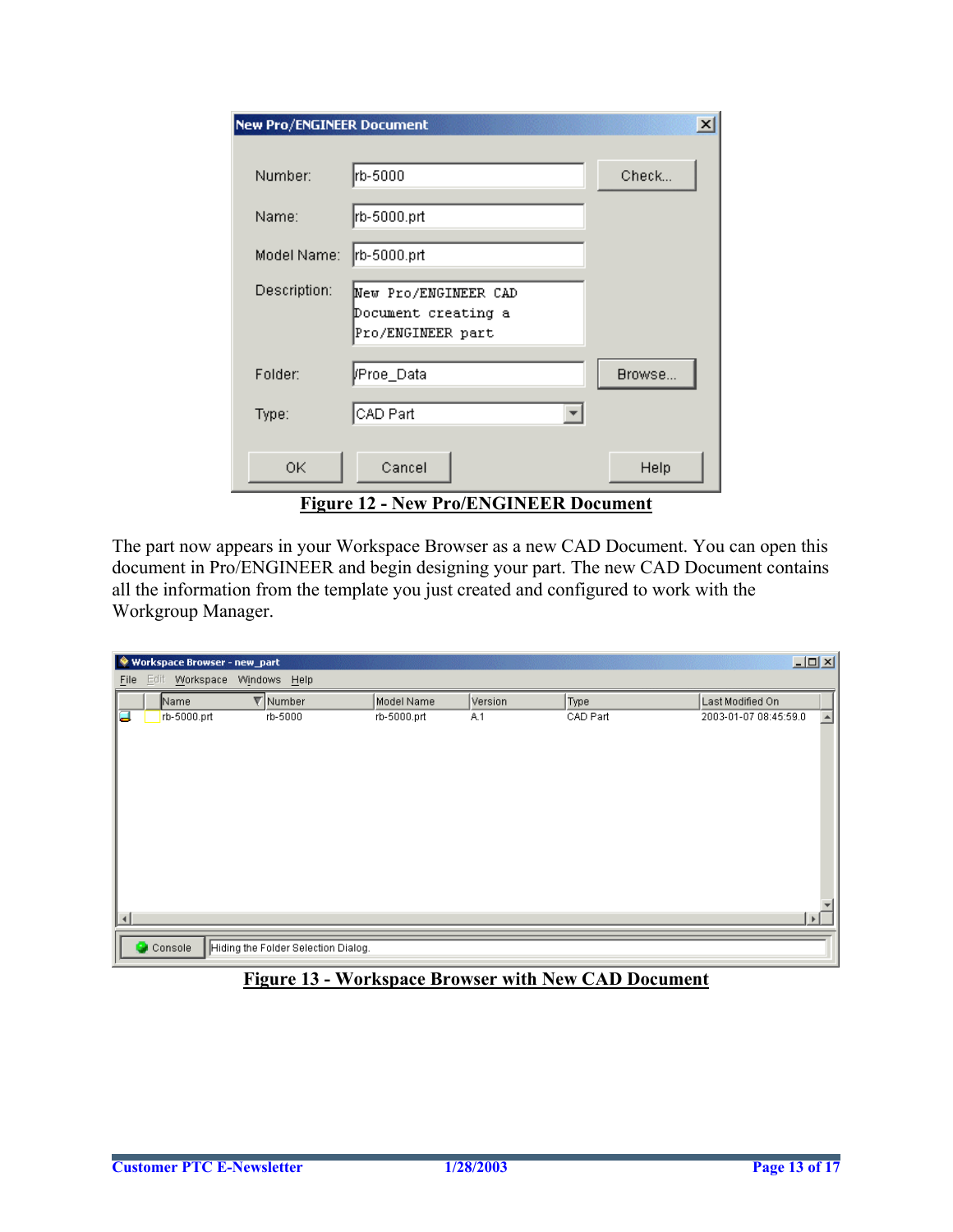<span id="page-13-0"></span>

**Figure 14 - New RB-5000.prt in Pro/ENGINEER**

# [Back To Top](#page-0-0)

## **Announcements**

## Customer PTC E-Newsletter Survey

For the past 2 years I've been sending you our Customer PTC E-Newsletter such as this one.

In an attempt to deliver the highest quality and create the most value we would like to use this survey to further our "Learning" Relationship with you, our Customers. Even if you are a first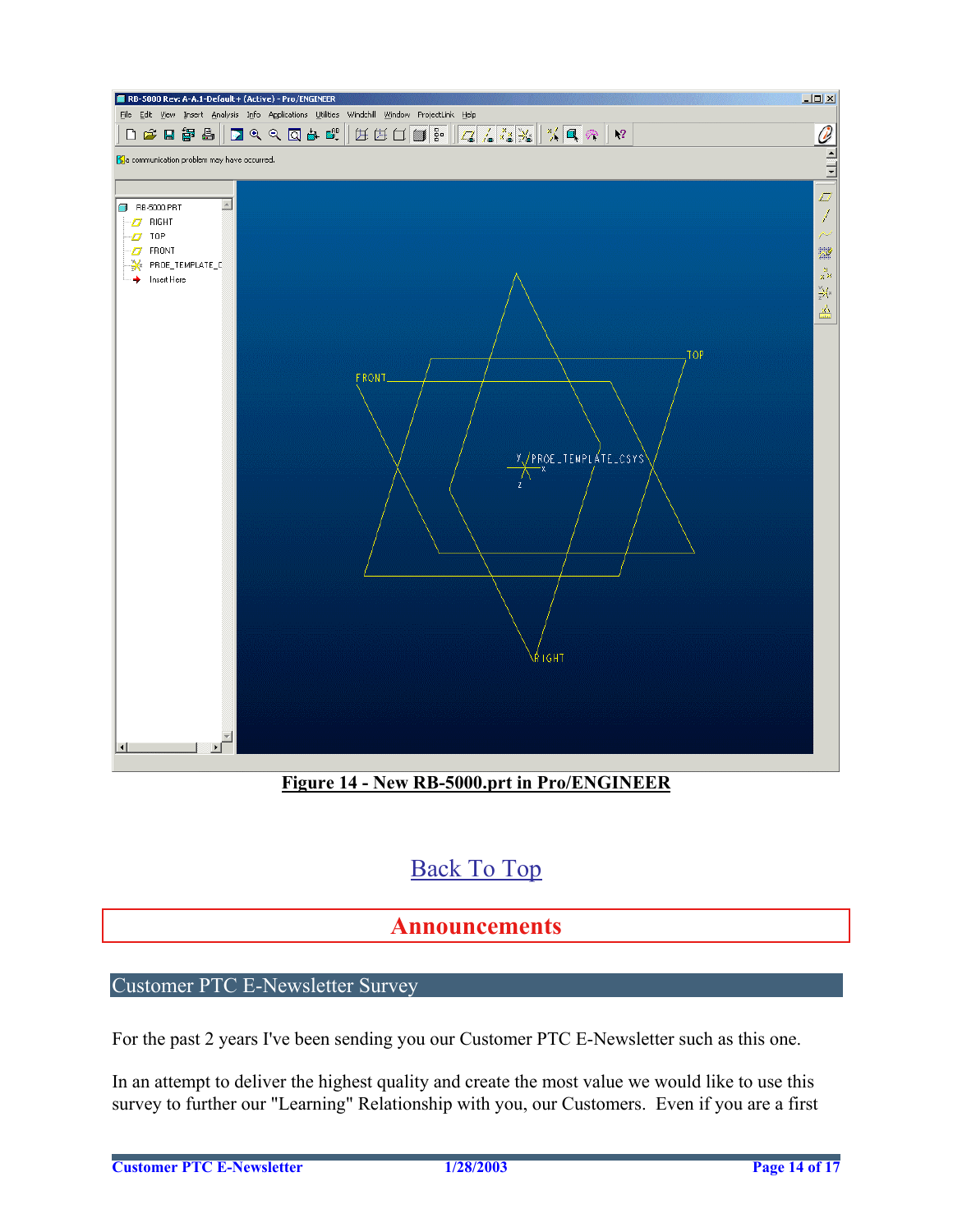time recipient of the newsletter, please feel free to share your comments on this one you're reading.

It will not take longer than a few minutes to fill out this quick survey as your input is invaluable and we greatly appreciate your input. Please click on the following link to begin:

### [To Enter Survey, Please Click](http://www.zoomerang.com/survey.zgi?54VBJVHDAQYET9LJJT1DWKC4)

Please note it may be impossible to "Customize" the newsletter to meet every individual request however we will attempt to integrate as many ideas as possible.

Thank-you very much for your time and feedback as we try to improve this value-added service.

### PTC Sponsored Events

Click below to see PTC sponsored events:

<http://www.ptc.com/company/news/events/index.htm>

Click on the poster to gain access to the Product First Virtual Event resource center!! See the software and pick up a screen-saver or two.



### **E-PROFILES IS HERE!!**

We have been eagerly anticipating the debut of the new electronic version of Profiles Magazine and now it is here! This new web site will supplement the print edition of the magazine and will provide new useful features not feasible with paper media. e-Profiles will provide you with 24x7, worldwide access to key information previously available exclusively in the print version. "Tips & Tricks," a popular feature pioneered by Pro/USER, has also moved to the web and will be expanded as the site matures. Future plans include several foreign-language editions of Profiles for our many international readers. Currently, Profiles is printed in English and Japanese.

Please take a few minutes to check out this new web site. We don't think you will be disappointed.

<http://profilesmagazine.com/>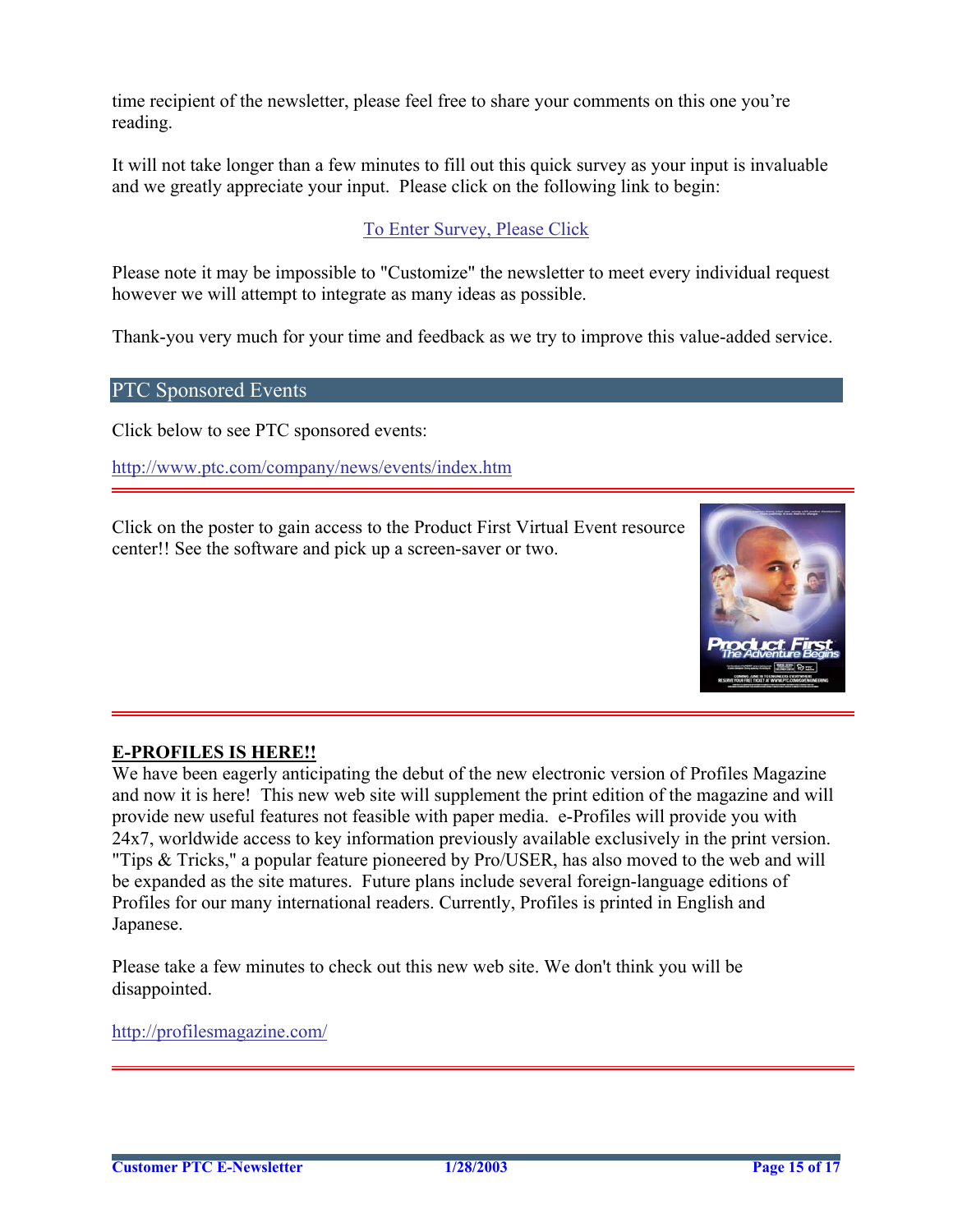[Back To Top](#page-0-0)